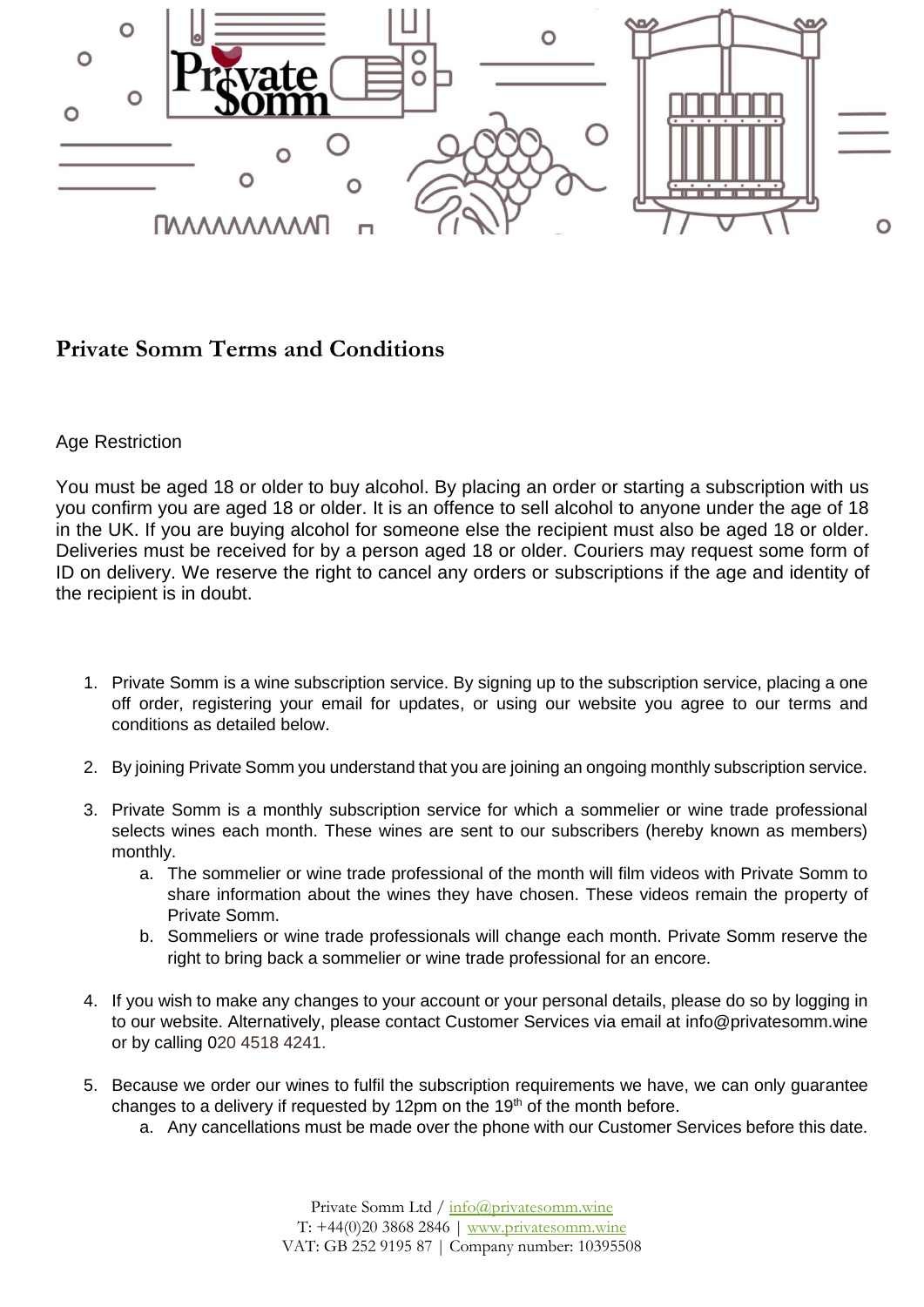

- b. Any holiday freezes can be made by phone, email or in your account, but they must be made before this date.
- 6. Payment will be taken on the  $20<sup>th</sup>$  of each month for the following month's delivery.
	- a. Any new subscribers who join before the  $20<sup>th</sup>$  of the month will have a choice whether to start their subscription immediately or wait until the next month.
		- i. Eg. A new subscriber joins on the  $15<sup>th</sup>$  August. They may start immediately with the August box, in which case payment will be taken immediately and the wine will be sent out within a few days, or they may wait until the following month and start with the September box, in which case the first payment will be taken on the 20<sup>th</sup> of August.
		- ii. If a particular wine is not available for mid-month deliveries we reserve the right to offer an alternative.
- 7. Our 3 bottle subscription box is £75, including postage, and our 6 bottle subscription box is £140, including postage. Members do not pay for postage. We reserve the right to change the pricing of boxes or the associated postage costs. Any changes to pricing will be communicated to subscribers before they take effect.
	- a. For members a "party box" is available as a single purchase (not within the subscription service). This box contains 12 wines, 2 bottles each of 6 different wines. This box is priced at £250, including postage.
- 8. For non-members, a 3 bottle box of wines is priced at £80 + postage at £5.99. For non-members a 6 bottle box of wines is priced at £150 + postage at £5.99.
	- a. Non-members may purchase a 12 bottle party box, this is priced at £280 + postage at cost.
- 9. Deliveries will be made either by Private Somm or by our third party courier partners. We are unable to guarantee delivery times, however our courier partners will notify you when your delivery is due. If your delivery is due via courier, any changes to delivery, eg. date, safe place location, address must be made asap with the courier directly.
	- a. If you wish to permanently change your delivery address, please do so on the website.
- 10. If you ever have a problem, please get in touch via email at info@privatesomm.wine or by calling 020 3868 2846. We will get back to you as soon as we can.
- 11. If a wine is faulty (TCA/"cork taint", premature oxidation etc) please let us know ASAP either by phone or email. If you can include a photo of the wine, the date you opened it and a description of the fault that is very helpful. We may occasionally ask you to send a faulty bottle back to us so we can